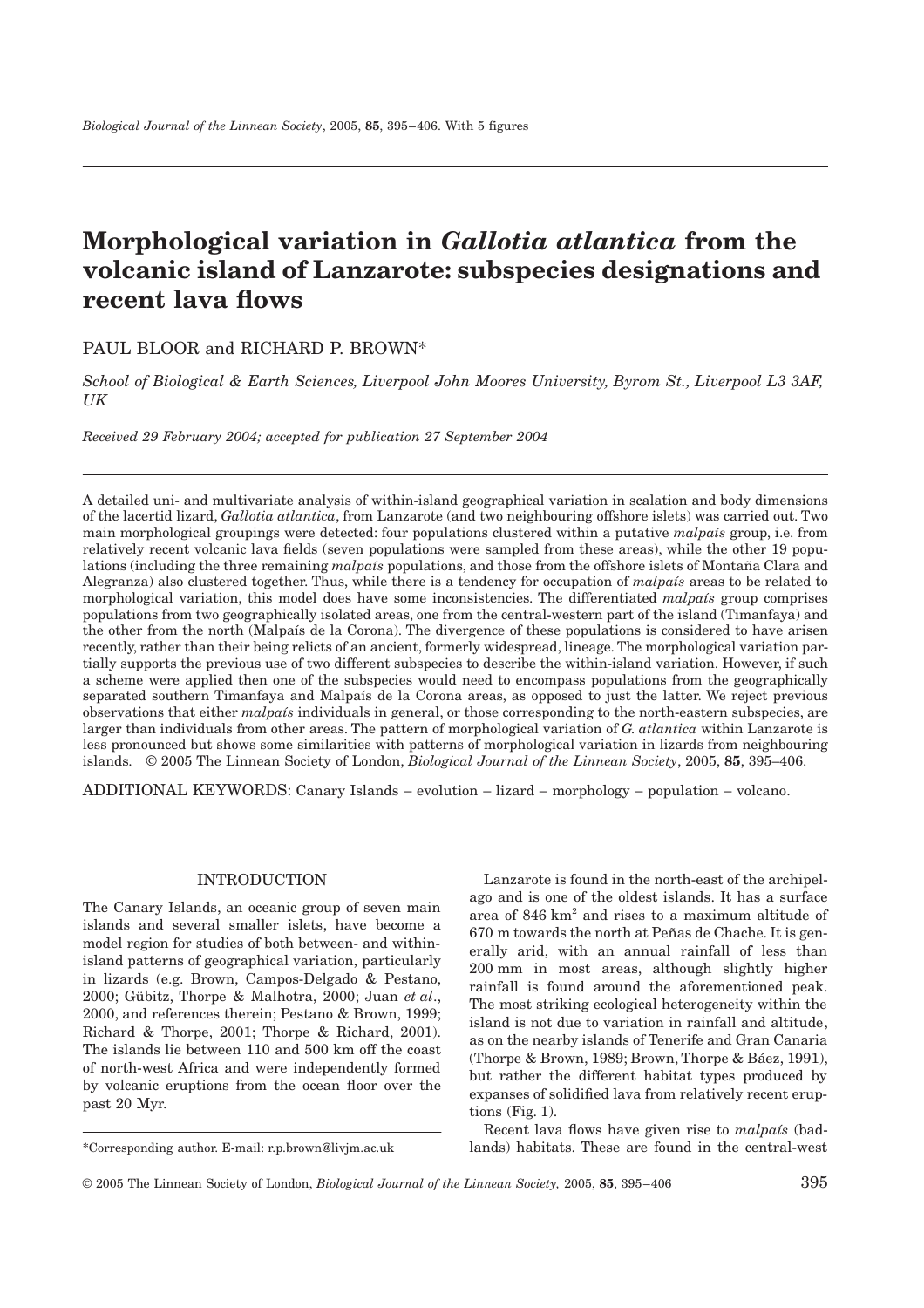

**Figure 1.** Distribution of sampling sites of *Gallotia atlantica* in Lanzarote and nearby islets. Site names and sample details are given in the Appendix. Shaded areas represent the main regions covered by relatively recent lava flows in central-western (Timanfaya) and north-eastern Lanzarote. Sites are indicated using circles, except for Malpaís de la Corona (squares) and Timanfaya (triangles). Sites within the latter, although ostensibly close in some cases (e.g. S12-14), were all from different exclusive 'islets' within the lava fields.

(Timanfaya) and north-east of the island (Malpaís de la Corona). The former was formed by lava flows from volcanic activity in the eighteenth and nineteenth centuries and contains several isolated areas (known locally as 'islets') that were not covered during these eruptions (Carracedo, Badiola & Soler, 1992). Malpaís de la Corona is considerably older (although still recent in geological terms), with lavas being dated at about 21 ka (Carracedo *et al*., 2003) and is consequently in a more advanced state of ecological succession.

The unique biophysical conditions prevailing on the recent lava fields suggest that they represent novel and harsh environments to colonizing populations. The lacertid lizard *G. atlantica* (Peters & Doria, 1882), is quite abundant throughout most of the island, but is rare/absent on the Timanfaya lava fields (although present on the 'islets' within Timanfaya). Generally lower densities are found on Malpaís de la Corona.

*Gallotia atlantica* is known to exhibit considerable morphological variation in size, body proportions and scalation, as well as coloration and colour pattern (Bischoff, 1985a, b; Castroviejo, Mateo & Collado, 1985; Thorpe, 1985), the extent of which has resulted in the description of numerous subspecies. *G. a. atlantica* has been assigned to populations from the main island of Lanzarote and its northern offshore islets (Bischoff, 1985a; Castroviejo *et al.*, 1985), *G. a. laurae* to populations from north-eastern Lanzarote (Castroviejo *et al.*, 1985), and *G. a. ibagnezi* to the northern-most islet of Alegranza (Castroviejo *et al.*, 1985). Of these, the widespread northern (*G. a. atlantica*) and north-eastern Lanzarote (*G. a. laurae*) subspecies are generally accepted as conventional subspecies categories, while *G. a. ibagnezi* tends to be regarded as *G. a. atlantica* (López-Jurado, Mateo & Geniez, 1995).

Castroviejo *et al.* (1985) believed that the *G. a. laurae* subspecies designation was justified for populations from the lavas of Malpaís de la Corona and those found to the south-east of Haría based on morphological differentiation. However, Bischoff (1985a) preferred a single widespread northern (*G. a. atlantica*) subspecies. More recently, López-Jurado & Mateo (1992) appear to relate the distribution of *G. a. laurae* to areas of *malpaís*, and there is some evidence to support the similarity of individuals (primarily size, coloration and markings) from El Mojón and El Golfo in the Timanfaya area with the *G. a. laurae* (Malpaís de la Corona) subspecies (López-Jurado & Mateo, 1992; López-Jurado *et al.*, 1995).

These studies also indicate that individuals associated with recent volcanic habitats attain adult body sizes considerably greater than those from other parts of Lanzarote (Castroviejo *et al.*, 1985; López-Jurado & Mateo, 1992). Unfortunately, most of these proposals have been made on the basis of qualitative comparisons, and/or only partial sampling of the island. Thus the actual pattern of geographical variation, its potential causes, and the validity and utility of proposed taxonomic designations are still difficult to assess.

This paper provides a quantitative analysis of morphological variation in *G. atlantica* from Lanzarote based on a sampling regime that encompasses the full extent of morphological variation throughout the island and associated islets.

# MATERIAL AND METHODS

#### SITES AND SPECIMENS

Adult lizards  $(N = 460)$  were captured and subsequently measured between August and September 1999, and in October 2002. Only adult animals (ten males and ten females from each site) were retained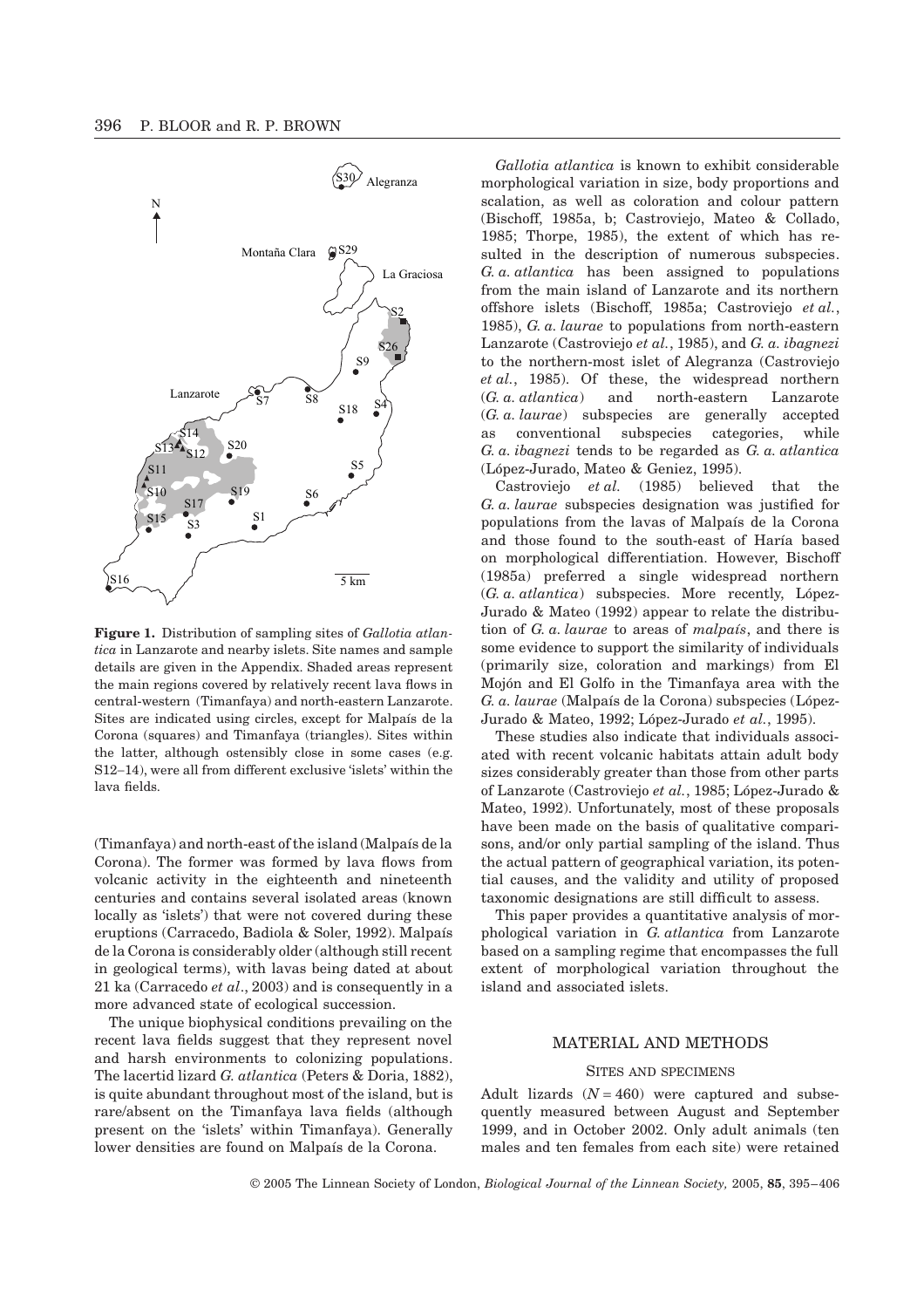for measurement due to the difficulties of sexing younger individuals in the field. An individual was considered adult if it had a body size (snout-vent length) approaching or greater than the minimum size at sexual maturity documented for the northern (*G. a. atlantica*) subspecies: 59.5 mm for males and 57.0 mm for females (Molina-Borja, 2003). Sex was established by hemipenal inversion, with palpation of the abdomen used to identify gravid females.

The 21 capture sites within the main island of Lanzarote and those on the nearby offshore islets of Montaña Clara and Alegranza were selected to cover all major areas, habitats, and putative subspecies (Fig. 1, Appendix). Site S30 on the northern-most islet of Alegranza corresponded to the locality of ssp. *G. a. ibagnezi*. Sites S2 and S26 from the lavas of Malpaís de la Corona corresponded to *G. a. laurae*. More specifically, site S26 corresponded to one of the locations from which specimens were named as *G. a. laurae* by Castroviejo *et al*. (1985).

During fieldwork in the Timanfaya region, no individuals were observed or caught on areas of lava more than 1 m away from the 'islets'. Each site in this area corresponds to an individual isolated 'islet' within the *malpais*. Site S10 from Timanfaya corresponded to the area referred to as El Mojón, from which individuals of *G. atlantica* were reported by López-Jurado & Mateo (1992) to exhibit close morphological similarity to ssp. *G. a. laurae* of north-eastern Lanzarote. Lizards were trapped under licence using tomato-baited pitfall traps or by hand, and released at their point of capture within 24 h.

#### **CHARACTERS**

Morphology was recorded on captured live individuals. Seven scalation characters and two linear body measurements were recorded. The characters were chosen to include a subset of those used by Castroviejo *et al*. (1985) and for the reliability and ease with which they could be recorded in the field.

The seven scalation characters were: number of gular scales (GS), number of rows of ventral scales from the collar to the last complete row of ventral scales before the vent (VS), number of lamellae scales on the fourth rear hind toe (IDL), number of femoral pores on the underside of the rear hind limb (FP), number of upper-row lateral blotches along the side (ULB), number of scales across the widest point of the first lateral blotch (FBW), number of scales across the widest point of the second lateral blotch (SBW).

The two linear body measurements were: length from the tip of the snout to the anterior edge of the vent (snout-vent length, SVL), and head length from the tip of the snout to the posterior edge of the collar (HL). SVL was measured to the nearest 0.5 mm using a ruler and HL measured to the nearest 0.1 mm using Vernier callipers.

All bilateral characters were recorded from the right-hand side of the individual to avoid the influence of fluctuating asymmetry, and characters were recorded sequentially for each individual to minimize measuring error. FBW and SBW were approximated if the upper-lateral blotches had merged (males only). Each character was recorded twice, with a third measurement being taken if the first two differed.

#### STATISTICAL ANALYSES

The use of mean body size in among-population comparisons of size differences has been shown to be inappropriate because of its dependence on the underlying age structure of the population, which can exhibit considerable spatial and temporal variation in species with asymptotic growth after maturity (Stamps & Andrews, 1992; Stamps, 1993). The effects of age structure on geographical comparisons of body size can be alleviated using estimates of asymptotic body size (ABS) - the size at which somatic growth has stopped or become negligible (Stamps & Andrews, 1992; Brown *et al*., 1999). Estimates of typical ABS are usually obtained from capture-recapture data on individual growth rates (e.g. El Mouden, Znari & Brown, 1999), an impractical approach when a large number of sites are to be studied.

Alternative methods by which this can be achieved include the use of the largest individual per sample (Stamps & Andrews, 1992) and percentiles (Brown *et al*., 1999). Brown *et al*. (1999) have shown that the latter method can provide more accurate and precise estimates of ABS than the former, which tends to have an upward bias. In this study, the use of percentiles may bias ABS due to the fact that the larger individuals have been selected from each site. Thus the mean of the largest three individuals was used as an intermediate approach.

The prediction that populations of *G. atlantica* associated with recent volcanic habitat attain a larger size than those from other parts of Lanzarote (López-Jurado & Mateo, 1992) was assessed using nested analyses of variance (ANOVA) on SVL (site nested within ecotype). Populations with a close association with recent volcanic habitat were classified as *malpaís* sites, which included those from Malpaís de la Corona (S2 and S26), as well as the northern (S12, S13 and S14) and southern (S10 and S11) 'islet' sites from Timanfaya National Park and the surrounding area. Sites from all other parts of Lanzarote were classified as non-*malpaís*.

Geographic variation and sexual dimorphism in HL was assessed using a two-way ANCOVA (covariate SVL), and adjusted measurements of HL obtained for each individual based on the pooled within-group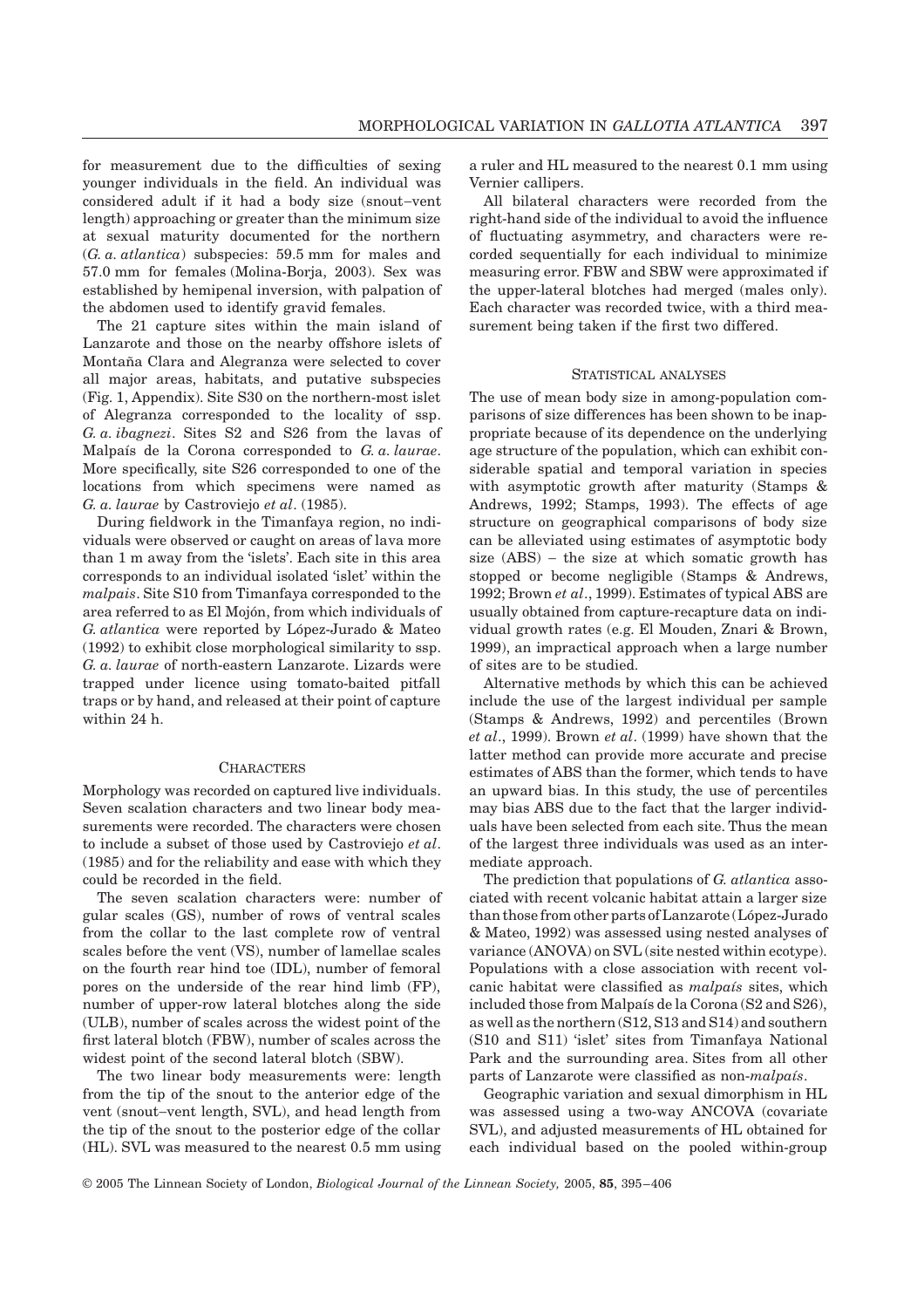regression slopes. Two-way ANOVAs were applied to scalation characters. Normal plots and Levene's test of homogeneity of variances were used to explore the validity of the assumptions for these tests. Here and elsewhere, sequential Bonferroni corrections were used to adjust *P*-values to control Type I error rates in multiple comparisons across each set of analyses (Rice, 1989).

Correlation (product-moment) coefficients computed between each pair of characters and between sexes for a given character were used to test congruence of geographical patterns and pattern repeatability, respectively. Tests of homogeneity among the 23 within-site correlation coefficients (*r*) were computed using a test statistic that approximates to the chi-square distribution under the null hypothesis of no heterogeneity, and is based on Hotelling's transformation of *r* (see Brown, 1997). Heterogeneity among the 23 within-site character correlations was interpreted in terms of differences in character linkage.

Canonical variates analysis (CVA) was used to describe and summarize among-site differences in multivariate morphology (hereafter referred to as generalized morphology). CVAs on the 23 male and female sites were computed with all characters entered simultaneously. A CVA on the 23 male sites was computed using the characters HL, GS, VS, FP, IDL, ULB and FBW. Due to colinearity, SBW was not included in the analysis, while FBW was retained because it contributed most to among-site variation (ANOVA: highest *F*-value). A CVA on the 23 female sites was computed using the characters HL, GS, VS, FP, IDL, ULB, FBW and SBW.

Complementary principal component analyses (PCAs) were computed and the results compared to assess the robustness of CVAs. The PCAs were based on the correlation matrix (rather than the variancecovariance matrix) to achieve standardization of the variables. Site means of the same characters (untransformed) as those used in the male and female CVAs were used as the input for the PCA to achieve appropriate data reduction (James & McCulloch, 1990). Comparisons of PCA matrices (based on Euclidean distances computed between site PCA scores) with CVA matrices (based on Mahalanobis *D*<sup>2</sup> distances from the CVAs) were performed using the program Mantel (Liedloff, 1999) using 4999 random matrix associations. This produced maximum achievable significance values of 0.0002.

For ease of visualization, overall similarity among sites was portrayed using phenograms based on Mahalanobis *D*<sup>2</sup> distances. It should be noted that these are not intended to portray phylogenetic relationships but merely depict general phenetic grouping patterns based on the overall among-site morphological distances. The UPGMA method was used because of its tendency to maximize the correlation between structure of the input distance matrix and output dissimilarities and the resultant dendrogram (see McGarigal, Cushman & Stafford, 2000).

#### RESULTS

#### PATTERNS OF GEOGRAPHICAL VARIATION

Significant among-site variation was found for HL and all seven scalation characters, and between sexes for HL, VS, IDL, FBW and SBW (Table 1). Among-site variation in the degree of sexual dimorphism (interaction) was found for HL, IDL, FBW and SBW, but only HL, FBW, and SBW were significant after adjustment for multiple comparisons. Significant differences (nested ANOVA) were found in body size (SVL) between *malpaís* and non-*malpaís* populations in males  $(F_{[1,189]} = 55.24, P < 0.001)$  and females  $(F_{[1,189]} = 6.59, P < 0.011)$  within the main island.

**Table 1.** Summary results of two-way ANCOVA and ANOVAs. The *F*-ratios are given with the corresponding degrees of freedom for comparisons of geographical (site) and sexual dimorphism (sex), as well as geographical variation in sexual dimorphism (interaction). The significance level adjusted (table-wide) for multiple comparisons using the sequential Bonferroni technique is given. \**P* < 0.05, \*\**P* < 0.01, \*\*\**P* < 0.001

| Character  | Site                    | <b>Sex</b>              | Interaction            |
|------------|-------------------------|-------------------------|------------------------|
| HL         | $F_{22,413} = 4.55***$  | $F_{1,413} = 426.33***$ | $F_{22,413} = 4.09***$ |
| <b>GS</b>  | $F_{22,414} = 8.08***$  | $F_{1,414} = 0.54$      | $F_{22,414} = 0.78$    |
| <b>VS</b>  | $F_{22,414} = 4.00***$  | $F_{1,414} = 175.63***$ | $F_{22.414} = 1.31$    |
| FP         | $F_{22,414} = 2.56**$   | $F_{1,414} = 0.61$      | $F_{22,414} = 0.84$    |
| IDL        | $F_{22,414} = 4.82$ *** | $F_{1,414} = 14.12**$   | $F_{22.414} = 1.57$    |
| <b>ULB</b> | $F_{22,414} = 6.01***$  | $F_{1,414} = 0.32$      | $F_{22.414} = 1.01$    |
| <b>FBW</b> | $F_{22,414} = 2.38***$  | $F_{1,414} = 183.93***$ | $F_{22,414} = 2.35***$ |
| <b>SBW</b> | $F_{22,414} = 2.30**$   | $F_{1,414} = 156.25***$ | $F_{22,414} = 2.21*$   |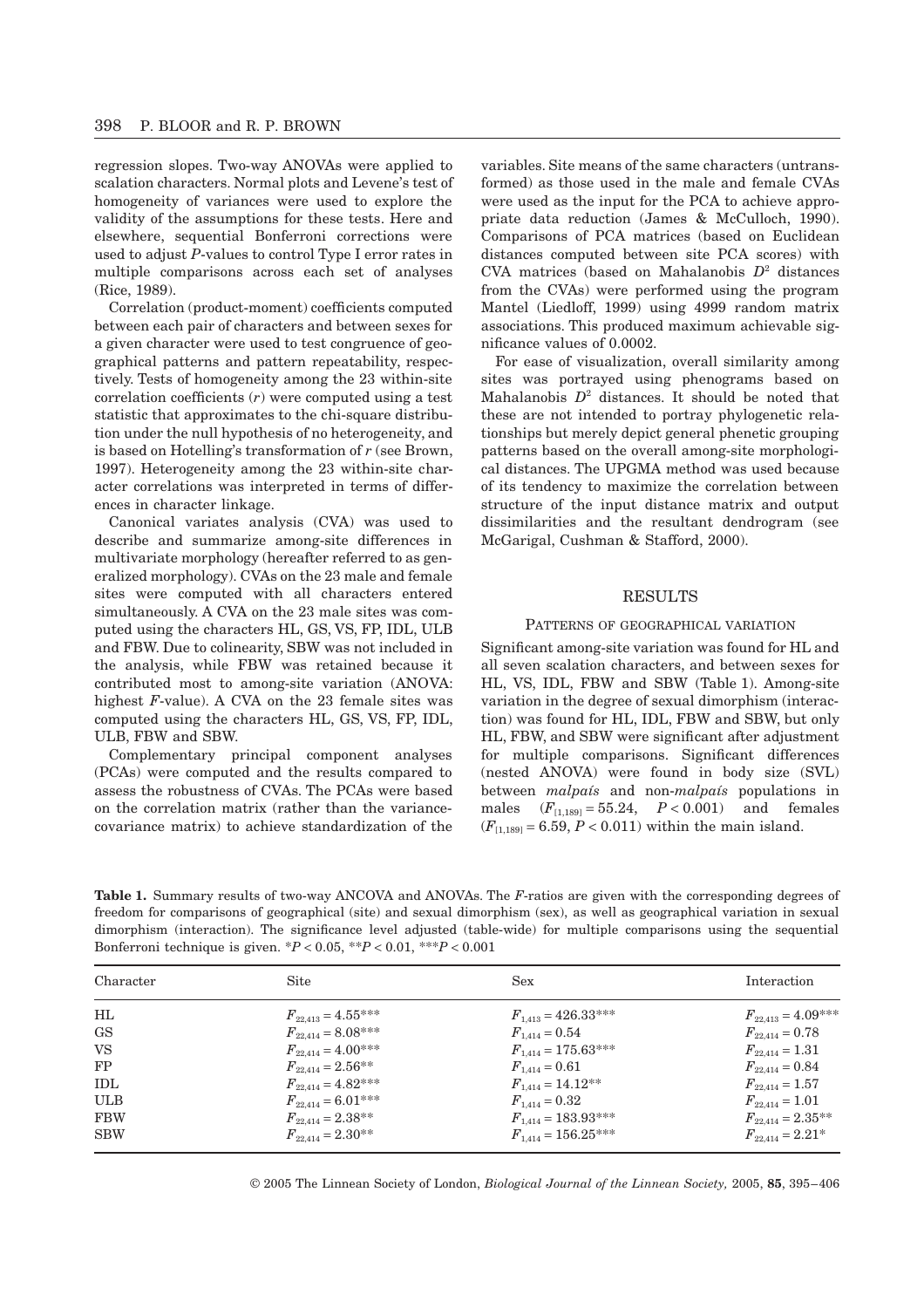Estimates of the pooled within-site correlations between pairs of scalation characters were generally low (i.e.  $r < 0.5$ ) for males and females, except for FBW/SBW  $(r = 0.80$ , males) (Table 2). All character correlations were homogeneous across the sites; thus there is little evidence of among-site differences in character linkage among the scalation characters (Brown, 1997).

Congruence in among-site patterns of variation between individual characters for each sex was variable (i.e.  $r < 0.5$ ) (Table 3), with the exception of ABS/FBW (males), ABS/SBW (males), GS/FP (males), GS/IDL (males and females), GS/ULB (males), GS/ FBW (males), FP/IDL (males), FP/ULB (females), IDL/ULB (males), ULB/SBW (females), FBW/SBW (females), for which moderate (i.e.  $r > 0.5$ ) correlation coefficients (product moment) were obtained; as well as GS/FP (females) and FBW/SBW (males) for which higher correlations (i.e.  $r > 0.7$ ) were obtained. This suggests that geographical patterns of variation vary considerably between characters. Congruence between sexes was higher, providing support for the reliability of the patterns.

Variation in individual characters among the 21 male and female sites within the main island of Lanzarote was visualized on maps to identify any geographical patterns, i.e. mosaic, categorical or clinal. Almost all characters tended to show quite a mosaic pattern within the island, although site estimates of ABS showed quite a clear trend (Fig. 2B) (see later).

In terms of the significant difference (nested ANOVA) found in adult body size between *malpaís*/ non-*malpaís* populations the general tendency is clearly the opposite to that claimed by previous studies with more restricted sampling regimes: *G. atlantica* from recent volcanic habitats actually attain smaller sizes than those from other parts of the

island. In general, the largest sizes are found in the northern and southern regions, while the smallest adult body sizes are found in the central region, characterized by fine sandy soil and sparse vegetation and referred to locally as El Jable. Males and females from Montaña Clara attained a considerably smaller typical ABS than those from the main island, as did those from the northern-most islet of Alegranza (Fig. 2A). Although the absolute extent of the pattern of variation in typical ABS differs between males and females, the relative pattern was remarkably congruent  $(r = 0.89, P < 0.001).$ 

Congruence (distance-matrix correlations) between CVA and PCA patterns of among-site divergence was high for both males  $(r = 0.93, P < 0.001)$  and females  $(r = 0.91, P < 0.001)$ , indicating that the CVAs had not been significantly perturbed by possible heteroscedasticity or multivariate non-normality. Summary results of the relative contribution of the first three canonical vectors (CV1, CV2 and CV3) to within-site and amongsite variation are shown in Table 4. The amount of among-site variation summarized by the first three canonical vectors was similar for males (75.8%) and females (72.2%).

In males, characters contributing most to CVs1-3 were as follows: CV1 (42.9%): GS, IDL, ULB and FBW; CV2 (19.0%): HL and VS; CV3 (13.9%): IDL, HL and VS. In females, they were as follows: CV1 (36.4%): HL, GS, FP and ULB; CV2 (21.0%): HL, GS and IDL; CV3 (14.8%): HL, GS and VS.

Visual inspection of the plots revealed that CV1 and CV2 do not show clear clines. However, values for CV1 (Fig. 3) were clearly divergent for the Malpaís de la Corona and southern Timanfaya populations for both males and females. Site S15, close to the southern Timanfaya populations, also clustered with this group for male CV1, but this pattern was not repeated for

|                   |  | <b>Table 2.</b> Pooled within-site correlation (product-moment) coefficients between pairs of scalation characters for males (M) |  |  |  |  |
|-------------------|--|----------------------------------------------------------------------------------------------------------------------------------|--|--|--|--|
| and females $(F)$ |  |                                                                                                                                  |  |  |  |  |

|            |             | <b>GS</b> | <b>VS</b> | FP      | IDL  | <b>ULB</b> | <b>FBW</b> | <b>SBW</b> |
|------------|-------------|-----------|-----------|---------|------|------------|------------|------------|
|            |             |           |           |         |      |            |            |            |
| <b>GS</b>  | M           |           | 0.12      | 0.09    | 0.09 | 0.06       | 0.08       | 0.08       |
|            | $\mathbf F$ |           | 0.14      | 0.17    | 0.16 | 0.05       | $-0.07$    | 0.10       |
| <b>VS</b>  | M           |           |           | 0.14    | 0.21 | $-0.06$    | $-0.08$    | $-0.18$    |
|            | $\mathbf F$ |           |           | $-0.01$ | 0.13 | 0.10       | $-0.16$    | 0.05       |
| FP         | M           |           |           |         | 0.18 | $-0.05$    | 0.04       | 0.02       |
|            | $\mathbf F$ |           |           |         | 0.22 | 0.04       | 0.21       | 0.11       |
| IDL        | M           |           |           |         |      | 0.08       | 0.08       | 0.05       |
|            | $\mathbf F$ |           |           |         |      | 0.04       | 0.10       | 0.14       |
| <b>ULB</b> | M           |           |           |         |      |            | 0.04       | 0.13       |
|            | $\mathbf F$ |           |           |         |      |            | 0.18       | 0.23       |
| <b>FBW</b> | M           |           |           |         |      |            |            | 0.80       |
|            | $\mathbf F$ |           |           |         |      |            |            | 0.47       |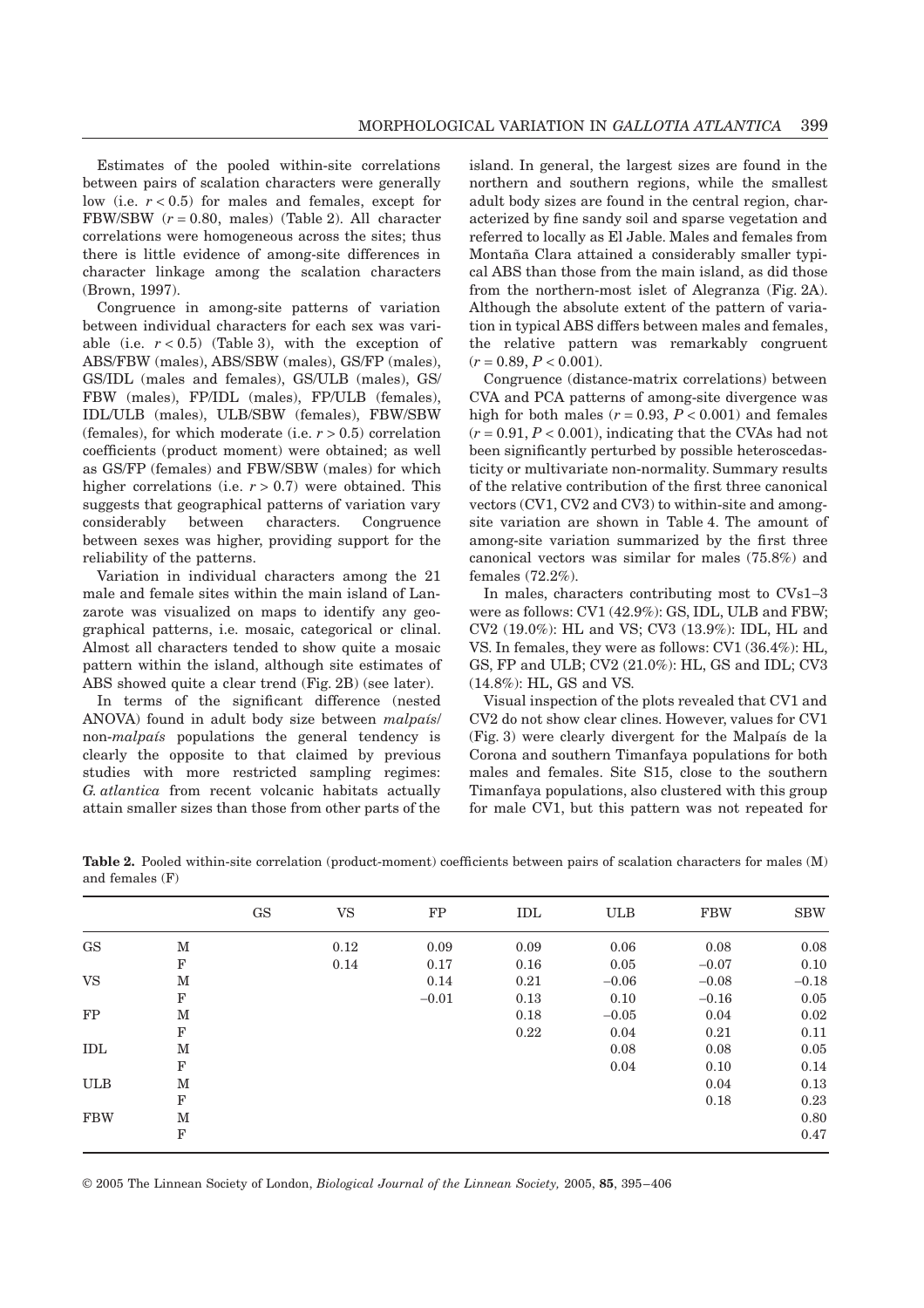|                      |                         | $\operatorname{ABS}$ | HL      | $\operatorname{GS}$ | $\operatorname{VS}$ | ${\rm FP}$ | $\mathbf{IDL}$ | $_{\rm ULB}$ | <b>FBW</b> | <b>SBW</b> |
|----------------------|-------------------------|----------------------|---------|---------------------|---------------------|------------|----------------|--------------|------------|------------|
| $\operatorname{ABS}$ | М                       |                      | $-0.48$ | 0.04                | $-0.20$             | $-0.45$    | 0.15           | 0.17         | 0.65       | $*0.66$    |
|                      | $\mathbf F$             |                      | $-0.23$ | 0.22                | $-0.02$             | $-0.06$    | 0.43           | 0.06         | 0.04       | 0.10       |
|                      | $\mathbf{M}+\mathbf{F}$ | $***0.89$            |         |                     |                     |            |                |              |            |            |
| HL                   | $\mathbf M$             |                      |         | $-0.16$             | $-0.09$             | $-0.12$    | $-0.25$        | $-0.17$      | $-0.18$    | $-0.29$    |
|                      | $\mathbf F$             |                      |         | 0.18                | $-0.02$             | 0.43       | $0.05\,$       | $0.25\,$     | $\rm 0.37$ | $0.27\,$   |
|                      | $M + F$                 |                      | 0.51    |                     |                     |            |                |              |            |            |
| GS                   | $\mathbf M$             |                      |         |                     | 0.41                | 0.52       | 0.63           | $*0.67$      | 0.54       | 0.41       |
|                      | $\mathbf F$             |                      |         |                     | $0.25\,$            | $**0.75$   | $*0.66$        | 0.44         | 0.25       | $\rm 0.33$ |
|                      | $\mathbf{M}+\mathbf{F}$ |                      |         | $***0.83$           |                     |            |                |              |            |            |
| <b>VS</b>            | $\mathbf M$             |                      |         |                     |                     | 0.43       | 0.10           | 0.31         | 0.12       | $0.20\,$   |
|                      | $\mathbf F$             |                      |         |                     |                     | 0.46       | 0.19           | 0.43         | 0.11       | $0.48\,$   |
|                      | $\mathbf{M}+\mathbf{F}$ |                      |         |                     | $0.51\,$            |            |                |              |            |            |
| ${\rm FP}$           | $\mathbf M$             |                      |         |                     |                     |            | 0.53           | 0.28         | $-0.08$    | $-0.15$    |
|                      | $\mathbf F$             |                      |         |                     |                     |            | $\rm 0.31$     | 0.64         | $0.23\,$   | 0.41       |
|                      | $\mathbf{M}+\mathbf{F}$ |                      |         |                     |                     | $0.51\,$   |                |              |            |            |
| $\mathbf{IDL}$       | $\mathbf M$             |                      |         |                     |                     |            |                | 0.53         | 0.35       | $0.20\,$   |
|                      | $\mathbf F$             |                      |         |                     |                     |            |                | $\rm 0.42$   | $\rm 0.38$ | $0.46\,$   |
|                      | $M + F$                 |                      |         |                     |                     |            | 0.54           |              |            |            |
| <b>ULB</b>           | $\mathbf M$             |                      |         |                     |                     |            |                |              | 0.46       | $\rm 0.33$ |
|                      | $\mathbf F$             |                      |         |                     |                     |            |                |              | 0.34       | $0.59\,$   |
|                      | $\mathbf{M}+\mathbf{F}$ |                      |         |                     |                     |            |                | $*$ $*0.73$  |            |            |
| <b>FBW</b>           | $\mathbf M$             |                      |         |                     |                     |            |                |              |            | $***0.91$  |
|                      | $\mathbf F$             |                      |         |                     |                     |            |                |              |            | $\,0.64\,$ |
|                      | $M + F$                 |                      |         |                     |                     |            |                |              | 0.05       |            |
| ${\bf SBW}$          | $\mathbf M$             |                      |         |                     |                     |            |                |              |            |            |
|                      | $\mathbf F$             |                      |         |                     |                     |            |                |              |            |            |
|                      | $M + F$                 |                      |         |                     |                     |            |                |              |            | $0.01\,$   |

**Table 3.** Congruence in the patterns of among-site variation: between individual characters for males (M) and females  $(F)$ , and between sexes for each character  $(M + F)$ . The significance level adjusted (table-wide) for multiple comparisons using the sequential Bonferroni technique is given.  $*P < 0.05$ ,  $**P < 0.01$ ,  $**P < 0.001$ 

**Table 4.** Summary results for CVA. Canonical vectors (CV) 1, 2 and 3 are shown for male (M) and female (F) sites. Canonical loadings, eigenvalues, percent variance, cumulative percent variance and squared canonical correlation (canonical correlation) are given

|                       | CV <sub>1</sub> |       | CV2         |             | CV <sub>3</sub>          |            |
|-----------------------|-----------------|-------|-------------|-------------|--------------------------|------------|
|                       | $\mathbf M$     | F     | $\mathbf M$ | $\mathbf F$ | M                        | $_{\rm F}$ |
| HL                    | $-0.214$        | 0.475 | 0.556       | $-0.684$    | 0.498                    | 0.449      |
| <b>GS</b>             | 0.694           | 0.451 | 0.299       | 0.489       | $-0.064$                 | 0.446      |
| <b>VS</b>             | 0.164           | 0.320 | 0.497       | 0.097       | $-0.414$                 | $-0.619$   |
| FP                    | 0.210           | 0.413 | 0.175       | 0.091       | 0.177                    | 0.017      |
| <b>IDL</b>            | 0.567           | 0.244 | $-0.188$    | 0.398       | 0.556                    | 0.283      |
| <b>ULB</b>            | 0.438           | 0.588 | 0.231       | 0.253       | $-0.036$                 | $-0.300$   |
| <b>FBW</b>            | 0.364           | 0.202 | $-0.116$    | $-0.088$    | $-0.347$                 | 0.167      |
| <b>SBW</b>            |                 | 0.368 |             | 0.056       | $\overline{\phantom{m}}$ | $-0.134$   |
| Eigenvalue            | 1.006           | 0.779 | 0.444       | 0.449       | 0.326                    | 0.316      |
| $%$ of variance       | 42.94           | 36.43 | 18.96       | 20.99       | 13.91                    | 14.79      |
| Cumulative %          | 42.94           | 36.43 | 61.90       | 57.41       | 75.81                    | 72.21      |
| Canonical correlation | 0.50            | 0.44  | 0.31        | 0.31        | 0.25                     | 0.24       |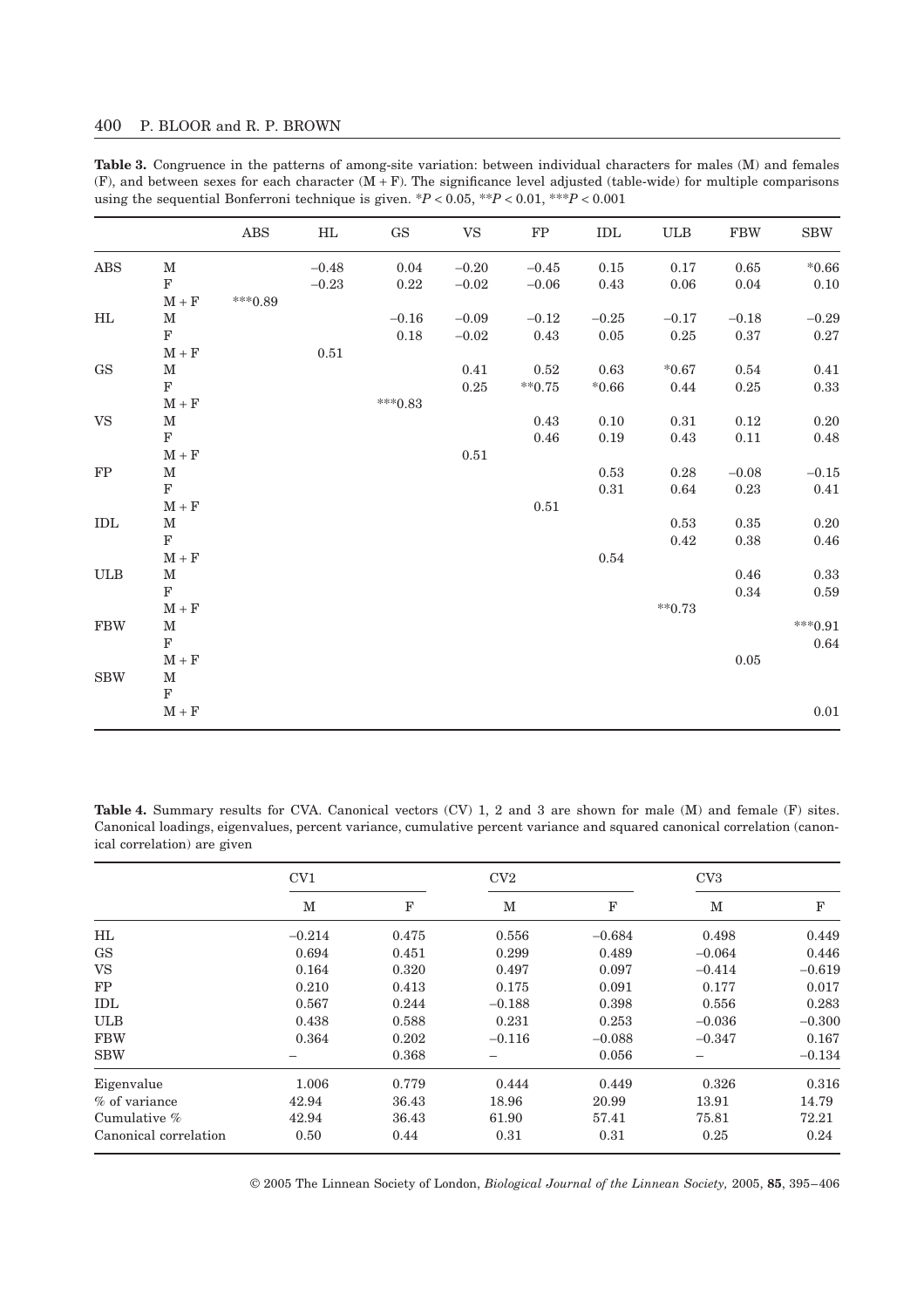



© 2005 The Linnean Society of London, *Biological Journal of the Linnean Society,* 2005, **85**, 395–406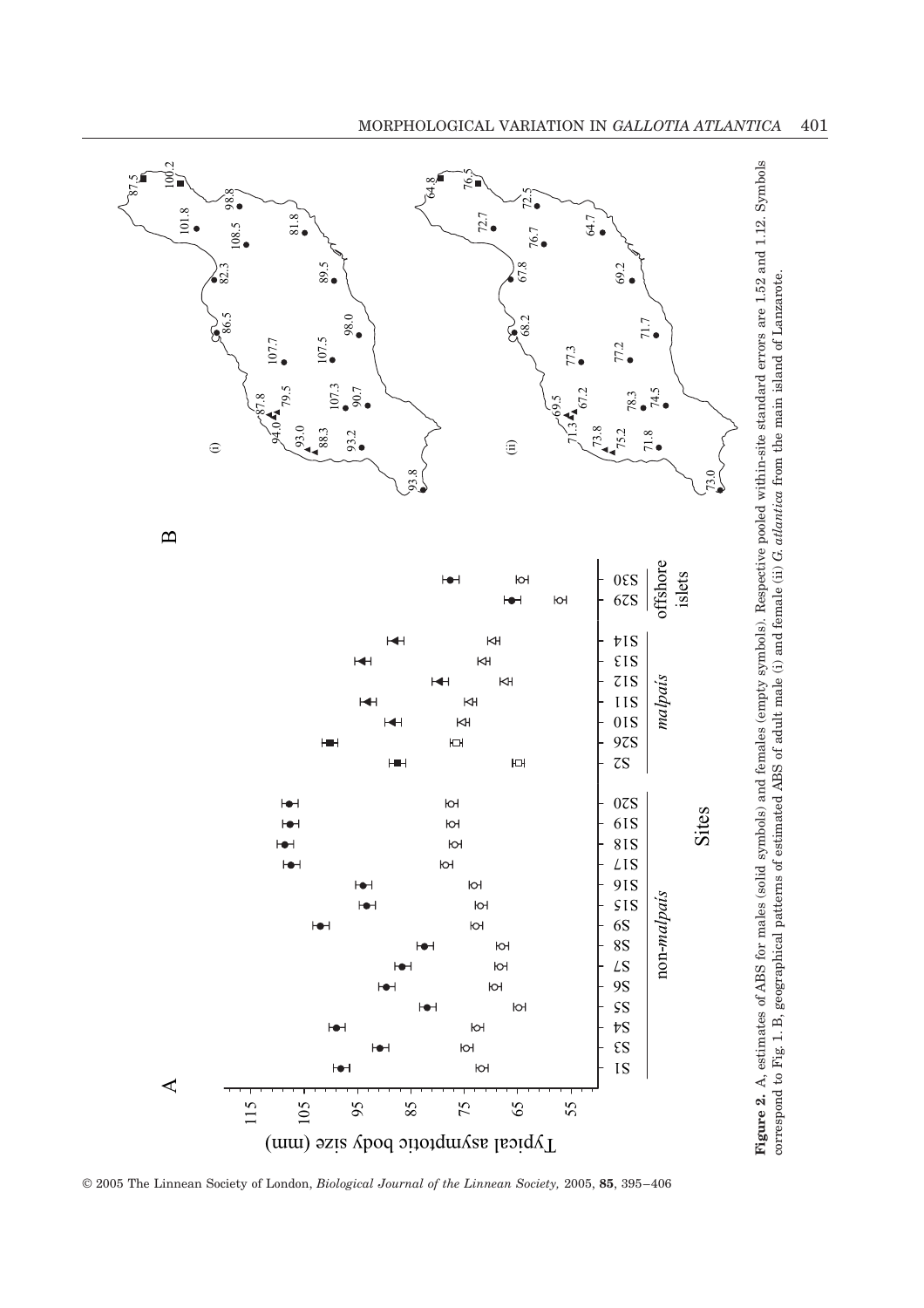females. The morphological separation between sites is depicted in Figure 4. The presence of two discrete groupings is found in both males and females. Sites S2, S10, S26, and to a lesser degree S11, could be separated from the remaining 19 sites by the first two canonical vectors (61.9% and 57.4% of the total among-site variation for males and females, respectively). S2, S10, S11 and S26 could be subdivided further into two discrete groupings corresponding to S2 and S26, and to S10 and S11 by CV3 (13.9% and 14.8% of the total among-site variation for males and females, respectively). Groupings among the remaining 19 sites were inconsistent between the sexes; for example, S4 grouped with S6 in females, but it was quite distinct in males.



**Figure 3.** Patterns of geographical variation in site CVA scores: (i) male CV1, (ii) female CV1.

The UPGMA phenograms for the 23 male and female sites are shown in Figure 5. They reveal two distinct groupings concordant between males and females, supporting the delineation of two morphologically distinct groups. One morphotype is found throughout the main island of Lanzarote and on the islets of Montaña Clara and Alegranza, while the other is found in Malpaís de la Corona and southern Timanfaya.

#### DISCUSSION

As well as the substantial size variation, male and female *G. atlantica* exhibit considerable geographical variation in generalized morphology. While the absolute scale of resemblance differs between the sexes, the main patterns for males and females are remarkably congruent. The relationship between the geographical variation and the distribution of recent volcanic habitat within Lanzarote is broadly in agreement with that previously suggested, i.e. populations from areas associated with the recent lavas of Malpaís de la Corona and southern Timanfaya exhibit a degree of morphological similarity (López-Jurado & Mateo, 1992). However, we demonstrate that this is only true for two of the five Timanfaya populations studied. Why the northern Timanfaya populations do not belong to this phenetic grouping is difficult to ascertain if we



**Figure 4.** Canonical variate (CV) plots for the 23 male (solid symbols) and female (empty symbols) sites (based on single sex analyses). Site mean scores were evaluated on the first three unstandardized canonical vectors. The proportion of among-site variation for each axis (% male, % female) is shown. Respective contributions of CV1, CV2 and CV3 were 75.8% and 72.2% for males and females, respectively.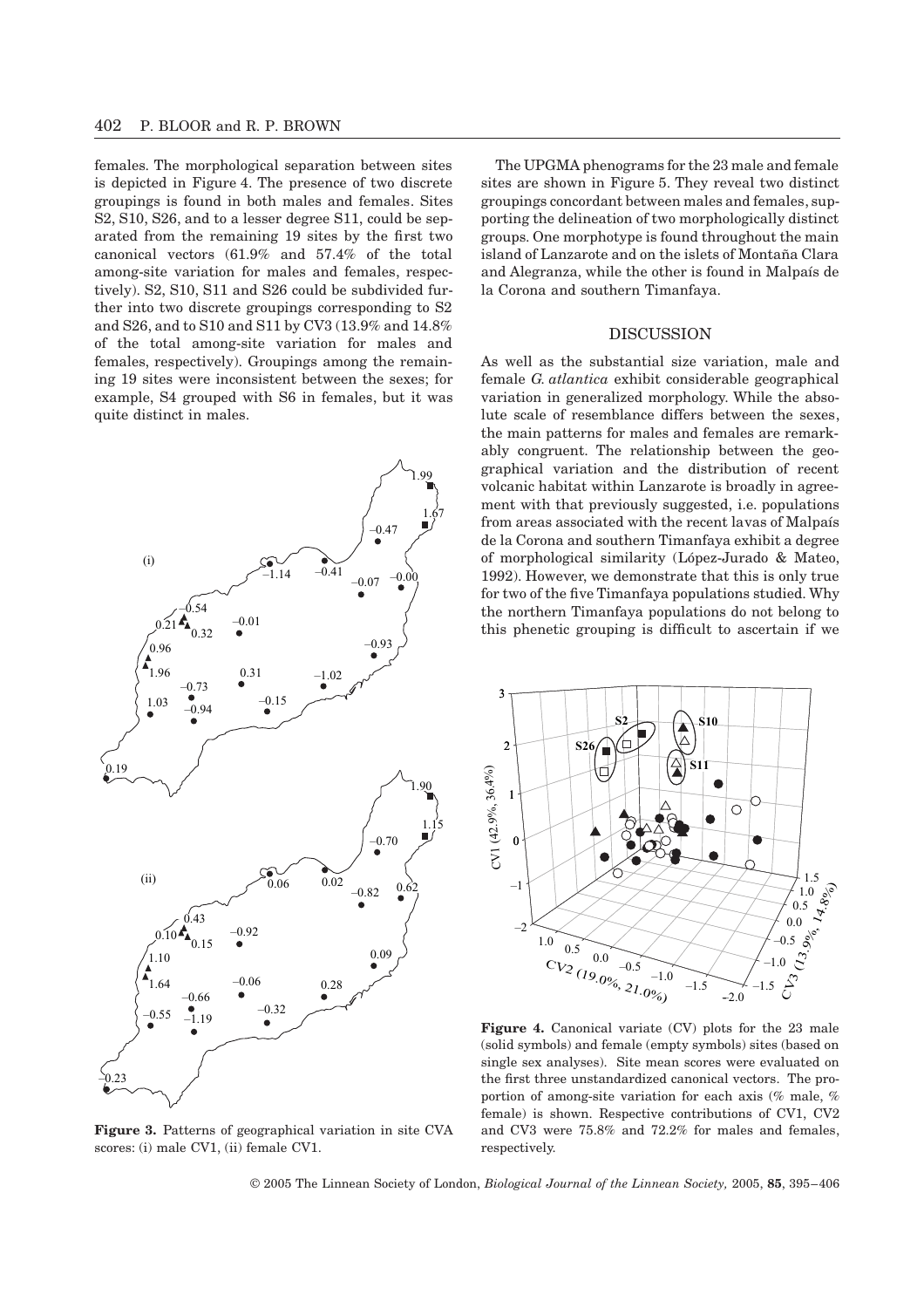

**Figure 5.** Phenograms for the 23 male (solid symbols) and female (empty symbols) sites of *G. atlantica* based on UPGMA cluster analysis of Mahalanobis  $D^2$  distances. Site labels are as per Fig. 1.

assume that this is an ecological rather than a historical effect (see later), as they both survive in seemingly similar environmental conditions.

A recent mtDNA study (unpublished) by the authors has revealed that these morphotype groupings do not correspond to distinct maternal lineages and suggests that morphological differentiation is not due to ancient dispersal patterns or vicariance. Moreover, such effects would be expected to produce strongly concordant patterns between individual characters (Thorpe *et al*., 1991), which is not the case here. Rapid morphological differentiation through colonization of novel environments has been well documented in the literature (Orr & Smith, 1998; Reznick & Ghalambor, 2001). When patterns of morphological variation and environmental variation are closely associated, they are typically interpreted as evidence of local adaptations. However, there is increasing evidence that such patterns may contain an important non-genetic environmentally determined component. Rapid morphological differentiation due to adaptive phenotypic plasticity has been demonstrated in *Anolis* lizards (Losos *et al*., 2000, 2001). Whatever the cause, if the two isolated groups of *malpaís* populations do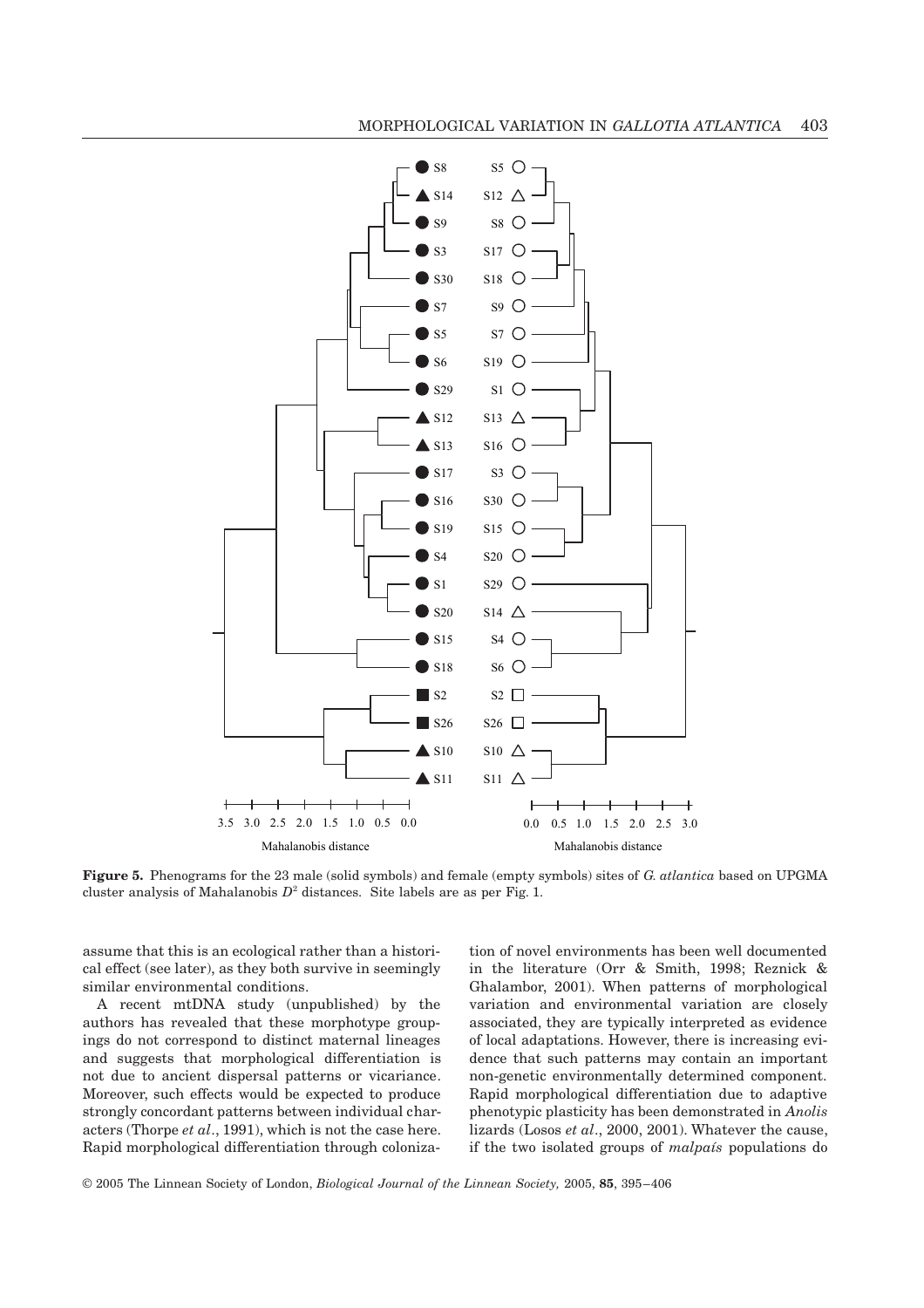not have a common history, then they present a highly interesting model because they show parallel ecogenetic or environmental plasticity effects.

The assertion that *G. atlantica* from areas of Lanzarote associated with recent volcanic habitat attain adult body sizes greater than those from other parts of the island (López-Jurado & Mateo, 1992) is rejected by this study. The wider sampling regime used here reveals that male and female individuals of *G. atlantica* from areas not associated with recent volcanic habitat attain equal or often greater size. During fieldwork we were careful not to sample in *malpaís* areas visited regularly by tourists (such as the car park at Cueva de los Verdes) as we noticed that lizards were much more abundant and larger than at other *malpaís* sites (likely due to greater availability of organic matter). It is possible that sampling of these areas, where lizards were abundant, may have provided the source of bias for previous studies.

The trend for adult body size to be greater in the northern and southern regions of Lanzarote, and lower in the central region, is likely to reflect the intricate pattern of various genetic factors as well as proximate environmental and local population demographic factors. It is probable that an important component of the variation in adult body size documented here is attributable to variation in growth rates as a result of differences in food and water availability. The limiting effects of food and water availability on growth rates have been well established in several lizard species (Stamps & Tanaka, 1981; Guyer, 1988; Smith & Ballinger, 1994; Lorenzon *et al*., 1999).

However, the importance of food limitation on the pattern of size variation is difficult to assess based on the current data. It may also result from differential mortality such that lizards in the sparsely vegetated central region of Lanzarote have smaller adult body sizes because of shorter lifespans, on average. Despite the availability of several environmental explanations of the pattern of size variation, the possibility of an underlying genetic component cannot be ruled out. Substantial differences in growth rates documented in the eastern fence lizard *Sceloporus undulates* are known to have an important genetic component (Niewiarowski & Roosenburg, 1993).

The analyses of morphological variation of *G. atlantica* presented here allow evaluation of the subspecies classifications preferred by different authors. If these classifications are to be of any use, they should be predictive as well as useful for identification, and reflect primary patterns of geographical variation (Sneath & Sokal, 1973; Funk, 1982; Thorpe, 1982, 1987). Here, there are two clear morphological groupings that could be used as a basis for designating racial categories, similar to that generally accepted by recent authors (López-Jurado *et al.*, 1995).

The group comprising 17 of the 21 sites on the main island and those from the offshore islets corresponds to the widespread (*G. a. atlantica*) subspecies. Populations (S2 and S26) of *G. atlantica* studied from the north of Lanzarote correspond to ssp. *G. a. laurae* of the north-east of the island, which at present is only known from Malpaís de la Corona and areas to the south-east of Haría (Castroviejo *et al.*, 1985). The southern Timanfaya populations (S10 and S11) show closer morphological resemblance to those classified as *G. a. laurae* from north-eastern Lanzarote, but which are currently classified as *G. a. atlantica.* Thus the former subspecies category should include these two groups of geographically isolated populations.

However, before accepting and using these subspecies the subjectivity of such a proposal should also be considered. For example, the two populations from south Timanfaya and those from Malpaís de la Corona also seem to form consistent distinct phenetic groupings for males and females, as well as being geographically isolated from one another. Thus the designation of further taxonomic categories is also possible based on similar criteria used to define the two main morphological groupings.

In terms of the subspecies characteristics, *G. a. laurae* has been described as attaining considerably larger body sizes than *G. a. atlantica* (Castroviejo *et al.*, 1985; López-Jurado *et al.*, 1995). However, this is not found to be the case. Instead, *G. a. atlantica* from certain areas of Lanzarote is found to attain body sizes equal to or greater than those found for *G. a. laurae*.

Finally, although the within-island variation in morphology of *G. atlantica* is less pronounced than that found in several other lizard species on the adjacent islands of Gran Canaria and Tenerife (Thorpe & Báez, 1987; Thorpe & Brown, 1989; Brown & Thorpe, 1991; Thorpe, 1991; Brown, Thorpe & Báez, 1993), some interesting parallels are found. For example, there is some association between geographical patterns of morphological and environmental variation, which is generally found in lacertid and other lizards on the aforementioned islands. Also, there is a general tendency for the extent of population divergence to be related to the degree of environmental heterogeneity and/or age of potentially causal volcanic events. *G. atlantica* from Lanzarote fits this pattern, i.e. morphological divergence is relatively low, as is environmental variation, while quite extensive volcanic activity, which may have isolated populations, has been quite recent.

# ACKNOWLEDGEMENTS

Liverpool John Moores University funded this research through a studentship to PB, co-supervised by S. Kemp (University of Liverpool). We thank the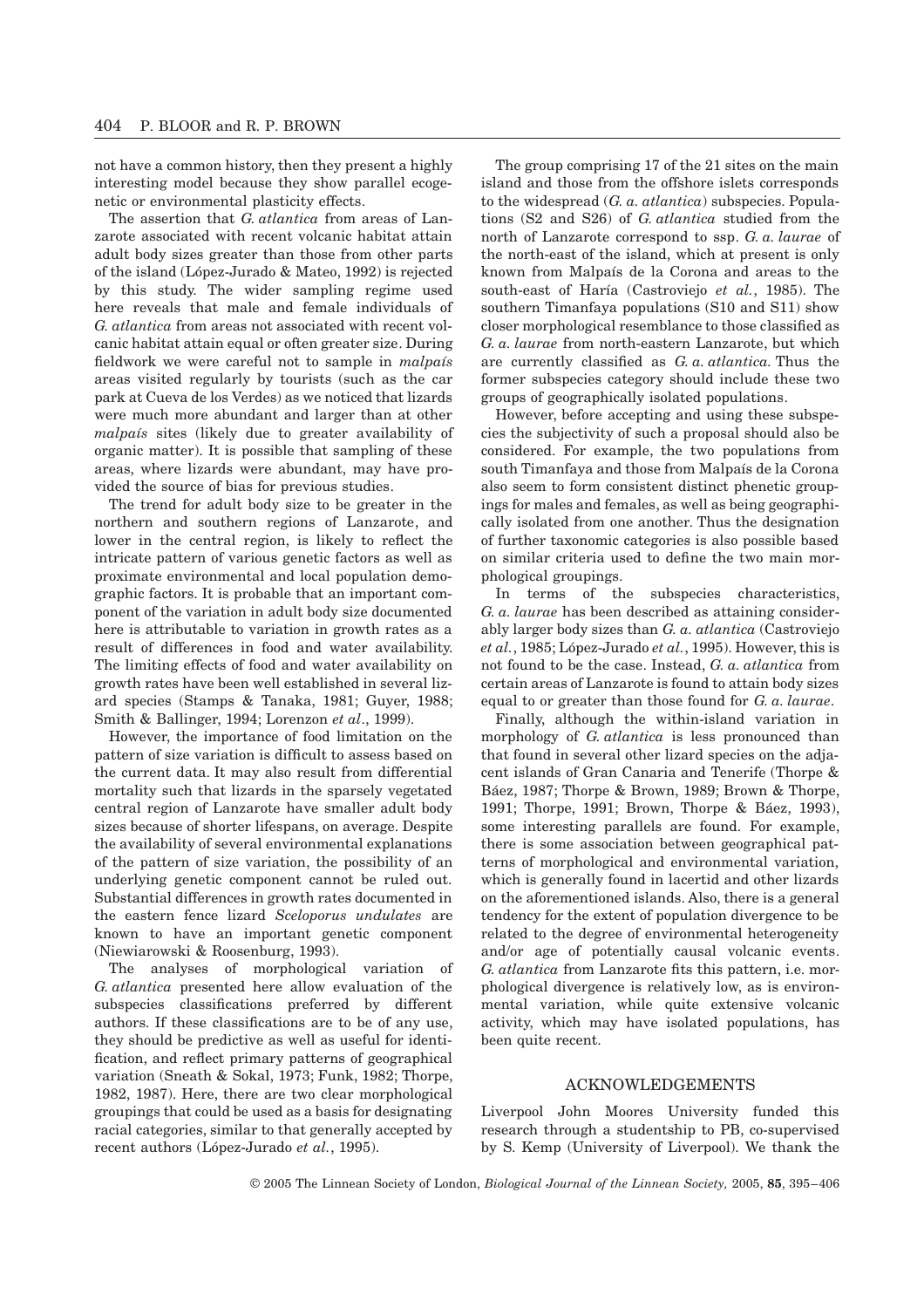Cabildo Insular de Lanzarote and the staff of the Parque Nacional de Timanfaya for granting fieldwork permits and transportation, and José Pestano and Mags Eklo for respective contributions to one of the trips to Lanzarote.

# **REFERENCES**

- **Bischoff W. 1985a.** Bemerkungen zur innertlichen variabilität von *Gallotia atlantica* (Peters & Doria, 1882) (Lacertidae). *Bonner Zoologische Beiträge* **36:** 489–506.
- **Bischoff W. 1985b.** Vorläufige Beschreibung der Eidechse der Kanareninsel Fuerteventura als *Gallotia atlantica mahoratae* ssp. n. (Sauria: Lacertidae). *Bonner Zoologische Beiträge* **21:** 46–54.
- **Brown RP. 1997.** Testing for heterogeneity among phenotypic correlations: a comparison of methods using Monte Carlo simulations. *Genetica* **101:** 67–74.
- **Brown RP, Campos-Delgado R, Pestano J. 2000.** Mitochondrial DNA evolution and population history of the Tenerife skink *Chalcides viridanus*. *Molecular Ecology* **9:** 1061–1069.
- **Brown RP, Thorpe RS. 1991.** Within-island microgeographic variation in body dimensions and scalation of the skink *Chalcides sexlineatus*, with testing of causal hypotheses. *Biological Journal of the Linnean Society* **44:** 47–64.
- **Brown RP, Thorpe RS, Báez M, 1991.** Parallel within-island microevolution of lizards on neighbouring islands. *Nature* **352:** 60–62.
- **Brown RP, Thorpe RS, Báez M. 1993.** Patterns and causes of morphological population differentiation in the Tenerife skink, *Chalcides viridanus*. *Biological Journal of the Linnean Society* **50:** 313–328.
- **Brown RP, Znari M, El Mouden E, Harris P. 1999.** Estimating asymptotic body size and testing geographic variation in *Agama impalearis*. *Ecography* **22:** 277–283.
- **Carracedo JC, Badiola ER, Soler V. 1992.** The 1730–1736 eruption of Lanzarote, Canary Islands – a long, highmagnitude basaltic fissure eruption. *Journal of Volcanology and Geothermal Research* **53:** 239–250.
- **Carracedo JC, Singer B, Jicha B, Guillou H, Rodríguez E, Badiola ER, Meco J, Pérez Torrado FJ, Gimeno D, Socorro S, Láinez A. 2003.** La erupción y el tubo volcánico del Volcán Corona (Lanzarote, Islas Canarias). *Estudios Geológicos* **59:** 277–302.
- **Castroviejo J, Mateo JA, Collado E. 1985.** Sobre la sistemática de *Gallotia atlantica* (Peters y Doria, 1882). *Doñana Acta Vertebrata* (Publicación ocasional): 1–85.
- **El Mouden E, Znari M, Brown RP. 1999.** Skeletochronology and mark-recapture assessments of growth in the North African agamid lizard (*Agama impalearis*). *Journal of Zoology* **249:** 455–461.
- **Funk VA. 1982.** The value of natural classification. In: Felsenstein J, ed. *Numerical taxonomy*. Berlin: Springer-Verlag, 18–21.
- **Gübitz T, Thorpe RS, Malhotra A. 2000.** Phylogeography and natural selection in the Tenerife gecko *Tarentola dela-*

*landii*: testing historical and adaptive hypotheses. *Molecular Ecology* **9:** 1213–1221.

- **Guyer C. 1988.** Food supplementation in a tropical mainland anole, *Norops humilis*: effects on individuals. *Ecology* **69:** 362–369.
- **James FC, McCulloch CE. 1990.** Multivariate analysis in ecology and systematics – panacea or Pandora's Box. *Annual Review of Ecology and Systematics* **21:** 129–166.
- **Juan C, Emerson B, Oromí P, Hewitt GM. 2000.** Colonization and diversification: towards a phylogeographic synthesis for the Canary Islands. *Trends in Ecology and Evolution* **15:** 104–109.
- **Liedloff A. 1999.** *Mantel nonparametric test calculator*. Formerly available at<http://www.sci.qut.edu.au/nrs/mantel.htm>
- **López-Jurado LF, Mateo JA. 1992.** Two models of evolution in Canarian lizards based on the use of spatial resources. *Biological Journal of the Linnean Society* **46:** 25–37.
- **López-Jurado L, Mateo JA, Geniez P. 1995.** Los fenotipos y subespecies de *Gallotia atlantica*. *Boletín de la Asociación Herpetológica Española* **6:** 2–6.
- **Lorenzon P, Clobert J, Oppliger A, John-Alder H. 1999.** Effect of water constraint on growth rate, activity and body temperature of yearling common lizard (*Lacerta vivipara*). *Oecologia* **118:** 423–430.
- **Losos JB, Creer DA, Glossip D, Goellner R, Hampton A, Roberts G, Haskell N, Taylor P, Ettling J. 2000.** Evolutionary implications of phenotypic plasticity in the hindlimb of the lizard *Anolis sagrei*. *Evolution* **54:** 301–305.
- **Losos JB, Schoener TW, Warheit KI, Creer D. 2001.** Experimental studies of adaptive differentiation in Bahamian *Anolis* lizards. *Genetica* **112:** 399–415.
- **McGarigal K, Cushman S, Stafford S. 2000.** Cluster analysis. In: *Multivariate statistics for wildlife and ecology research*, 1st edn. New York: Springer-Verlag, 81–128.
- **Molina-Borja M. 2003.** Sexual dimorphism of *Gallotia atlantica atlantica* and *Gallotia atlantica mahoratae* (Lacertidae) from the eastern Canary Islands. *Journal of Herpetology* **37:** 769–772.
- **Niewiarowski PH, Roosenburg W. 1993.** Reciprocal transplant reveals sources of variation in growth rates of the lizard *Sceloporus undulatus*. *Ecology* **74:** 1992–2002.
- **Orr MR, Smith TB. 1998.** Ecology and speciation. *Trends in Ecology and Evolution* **13:** 502–506.
- Pestano J, Brown RP. 1999. Geographical structuring of mtDNA in *Chalcides sexlineatus* within the island of Gran Canaria. *Proceedings of the Royal Society of London B* **266:** 815–823.
- **Peters W, Doria G. 1882.** Note erpetologiche e descripzione di una nuova specie di *Lacerta* delle Isole Canarie. *Annali di Museo Civico di Storia Naturale di Giacomo Doria* **18:** 341– 434.
- Reznick DN, Ghalambor CK. 2001. The population ecology of contemporary adaptations: what empirical studies reveal about the conditions that promote adaptive evolution. *Genetica* **112:** 183–198.
- **Rice WR. 1989.** Analyzing tables of statistical tests. *Evolution* **43:** 223–225.
- **Richard M, Thorpe RS. 2001.** Can microsatellites be used to